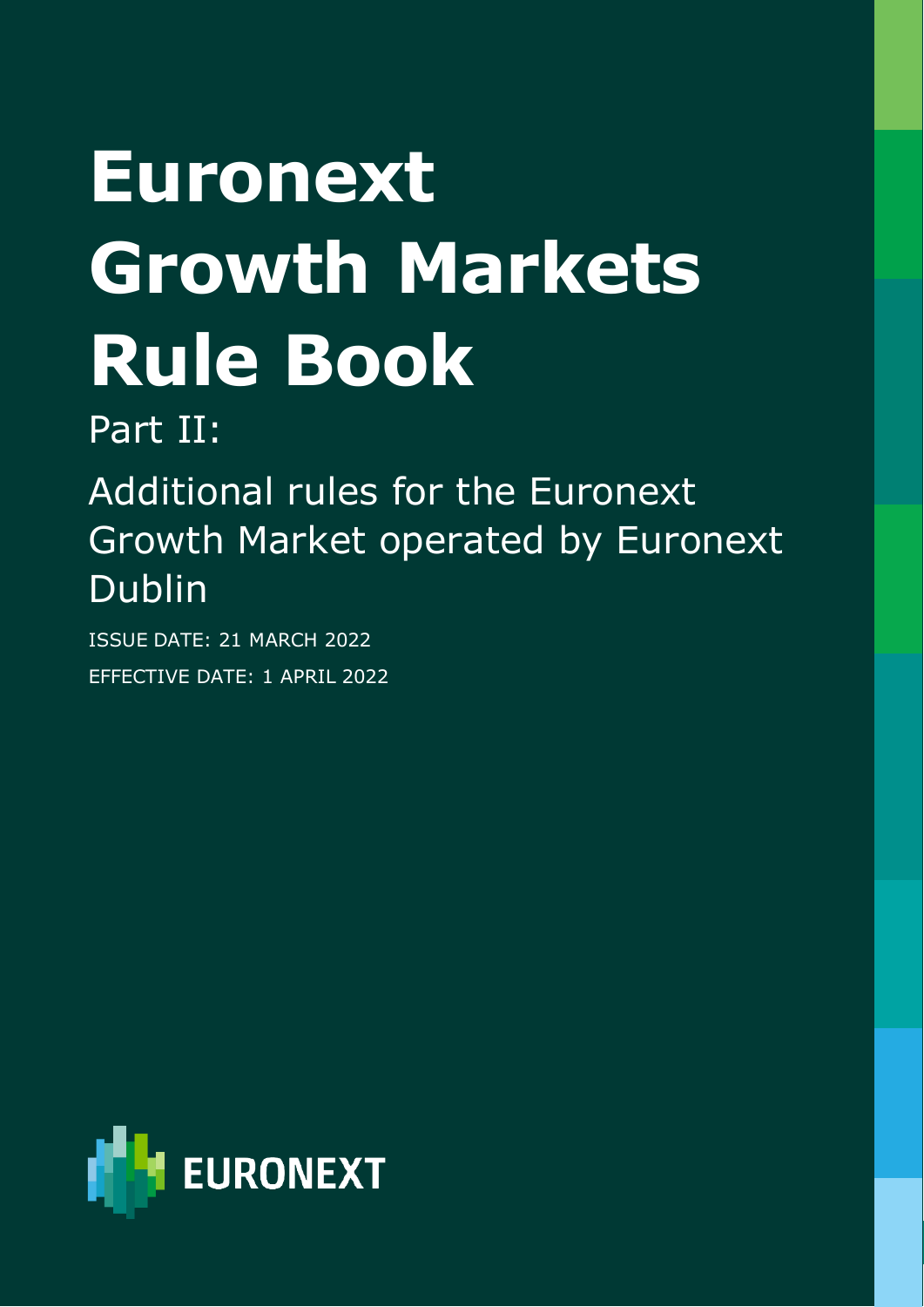# **Table of contents**

| 1. CONDITIONS AND PROCEDURES FOR ADMISSION TO THE EURONEXT GROWTH MARKET    |
|-----------------------------------------------------------------------------|
| 1.1 General conditions for first admission to trading of Equity Securities7 |
|                                                                             |
|                                                                             |
|                                                                             |
|                                                                             |
|                                                                             |
|                                                                             |
|                                                                             |
|                                                                             |
|                                                                             |
|                                                                             |
|                                                                             |
|                                                                             |
|                                                                             |
|                                                                             |
|                                                                             |
|                                                                             |
|                                                                             |
|                                                                             |
| APPENDIX I - POLICY WITH RESPECT TO EURONEXT GROWTH LISTING SPONSOR  19     |
|                                                                             |
|                                                                             |
|                                                                             |
| Measures in the event of breach and termination of accreditation  20        |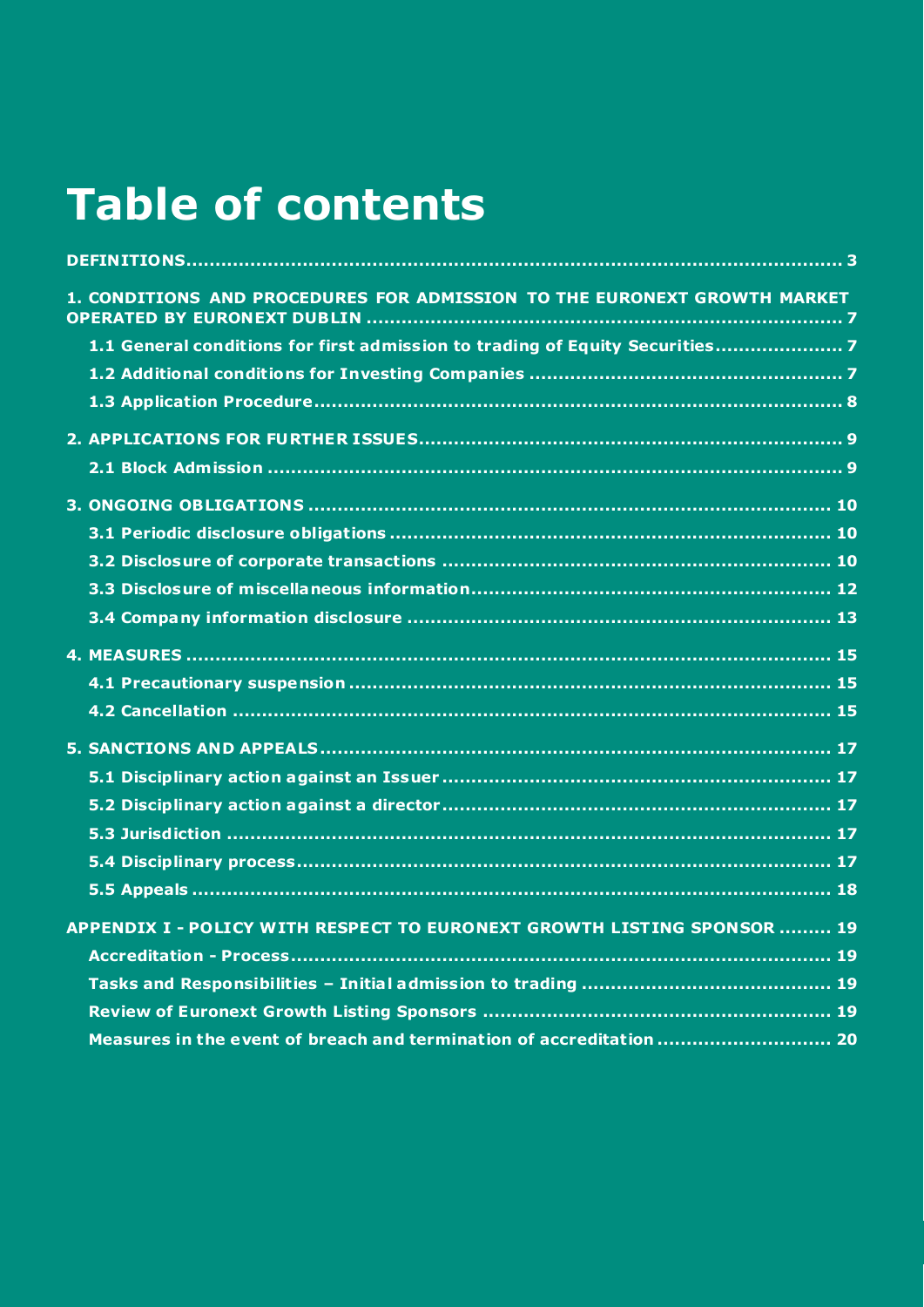

# <span id="page-2-0"></span>**Definitions**

This section should be read in conjunction with section 1. 1 of Part I of the Rules.

### **Admission/Admitted:**

admission of any class of Securities to the Euronext Growth Market operated by Euronext Dublin ef fected by a market notice.

### **Appeals Committee:**

the Regulatory Committee constituted to hear appeals under these Rules.

### **Block Admission:**

the admission of a specified number of Securities which are to be issued on a regular basis pursuant to Rule 2.1

### **Cash Shell Company:**

an Issuer which disposes of all, or substantially all, of its existing trading business, activities or assets; and/or an Issuer that takes any other action, the effect of which is that it ceases to own, control or conduct all, or substantially all, of its existing trading business, activities or assets

### **Disciplinary Committee:**

the Regulatory Committee constituted to hear disciplinary cases under these Rules.

### **Euronext Growth Listing Sponsor:**

a Listing Sponsor as defined in Part I of the Rules .

### **Family:**

in relation to any Person his or her spouse and any child where such child is under the age of eighteen years.

It includes any trust in which such individuals are trustees or beneficiaries and any company over which they have control or more than 20% of its equity or voting rights (excluding Treasury Shares) in general meeting. It excludes any employee share or pension scheme where such individuals are beneficiaries rather than trustees.

### **Holding:**

any legal or beneficial interest, whether direct or indirect, in the Admitted Securities of a Person who is a director or, where relevant, a 'person discharging managerial responsibilities' as defined in article 3(25) of MAR or Significant Shareholder. It includes holdings by the Family of such a Person. In addition, when determining whether a Person is a Significant Shareholder, a holding also includes a position in a financial instrument.

### **Investing Company:**

any Issuer which has as its primary business or objective, the investing of its funds in securities, businesses or assets of any description.

### **Investment Manager:**

any Person external to the Investing Company, who, on behalf of that Investing Company, manages their investments. This may include an external advisor who provides material advice to the Investment Manager or the Investing Company.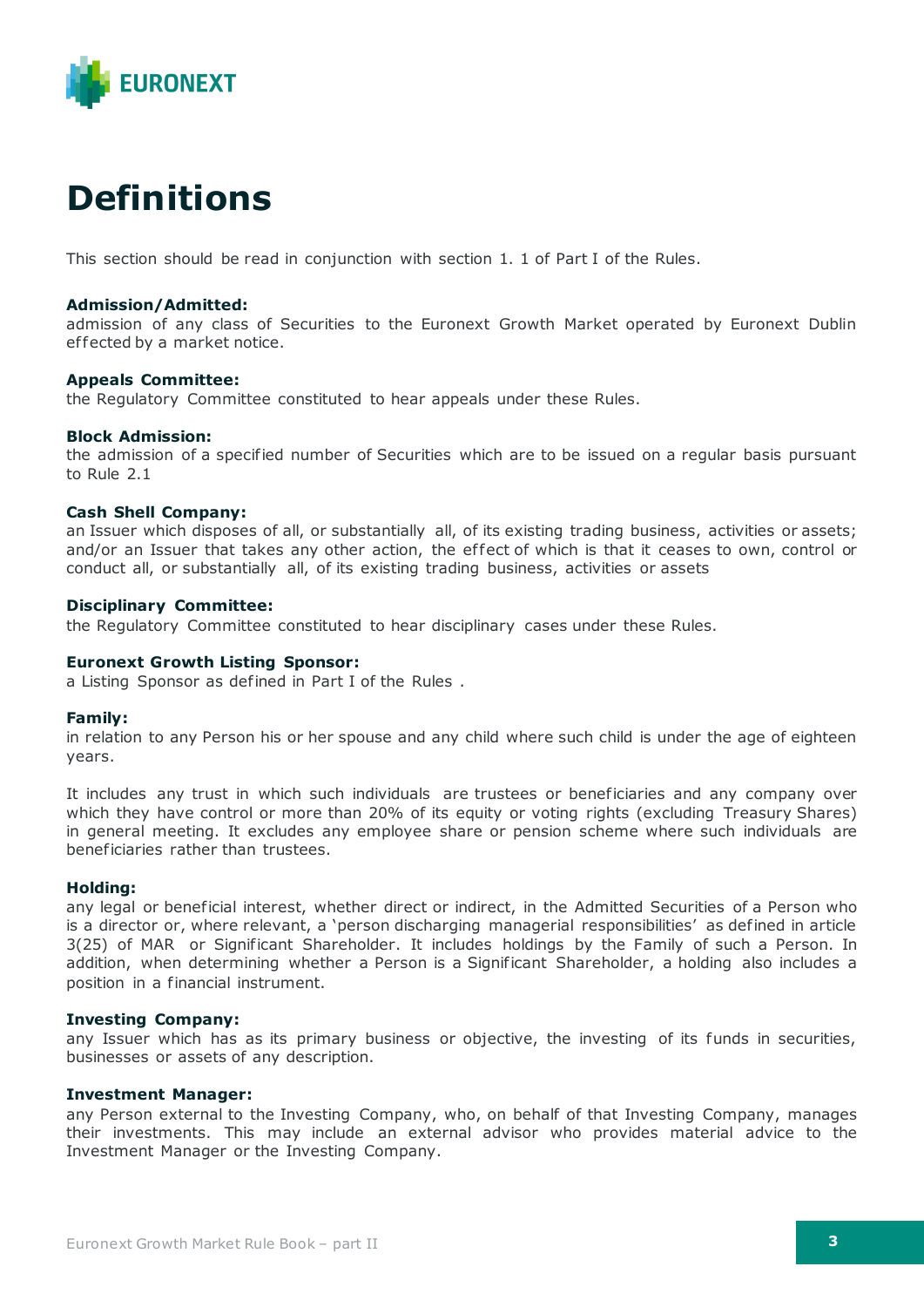

### **Investing Policy:**

the policy the Investing Company will follow in relation to asset allocation and risk diversification.

The policy must be sufficiently precise and detailed to allow the assessment of it, and, if applicable, the significance of any proposed changes to the policy. It must contain as a minimum:

- (a) assets or company in which it can invest;
- (b) the means or strategy by which the investing policy will be achieved;
- (c) whether such investments will be active or passive and, if applicable, the length of time that investments are likely to be held for;
- (d) how widely it will spread its investments and its maximum exposure limits, if applicable;
- (e) its policy in relation to gearing and cross-holdings, if applicable;
- (f) details of investing restrictions, if applicable; and
- (g) the nature of returns it will seek to deliver to Shareholders and, if applicable, how long it can exist before making an investment and/or before having to return funds to Shareholders.

#### **MAR:**

the Market Abuse Regulation (EU) No 596/2014.

#### **Not In Public Hands:**

Securities held, directly or indirectly (including via a Related Financial Product) by;

- (a) a Related Party;
- (b) the trustees of any employee share scheme or pension fund established for the benefit of any directors/employees of the Applicant/ Issuer (or its subsidiaries);
- (c) any Person who under any agreement has a right nominate a Person to the board of directors of the Applicant/ Issuer;
- (d) any Person who is subject to a lock-in agreement; or
- (e) the Issuer as Treasury Shares.

#### **Notify/Notified/Notification:**

the delivery of an announcement to a Regulatory Information Service for distribution to the public.

#### **Regulatory Committee:**

the relevant regulatory committee(s) established and operating under the articles of association of Euronext Dublin and these Rules.

#### **Regulatory Information Service (RIS):**

an electronic information dissemination service permitted by Euronext Dublin.

### **Related Financial Product:**

any financial product whose value in whole or in part is determined directly or indirectly by reference to the price of Securities or Securities being Admitted, including a contract for dif ference or a fixed odds bet.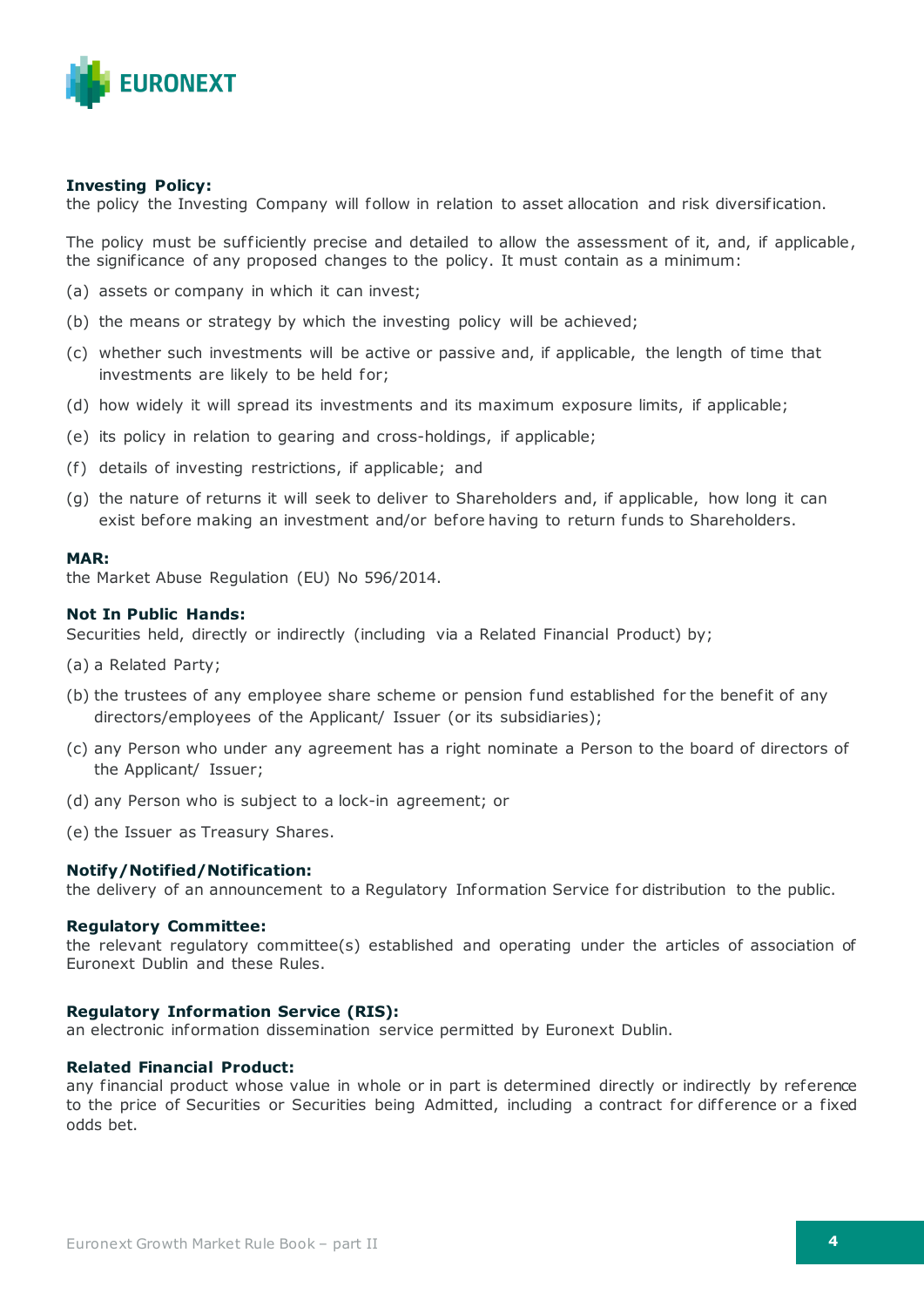

### **Related Party:**

- (a) any Person who is a director of an Issuer or of any company which is its subsidiary or parent undertaking, or other subsidiary undertaking of its parent company;
- (b) a Substantial Shareholder;
- (c) an associate of (a) or (b) being;
	- i) the Family of such a Person;
	- ii) the trustees (acting as such) of any trust of which the individual or any of the individual's Family is a beneficiary or discretionary object (other than a trust which is either an occupational pension scheme or an employees' share scheme which does not, in either case, have the effect of conferring benefits on Persons all or most of whom are related parties);
	- iii) any company in whose equity shares such a Person individually or taken together with his or her Family (or if a director, individually or taken together with his Family and any other director of that company) are directly or indirectly interested (or have a conditional or contingent entitlement to become interested) to the extent that they are or could be able:
		- − to exercise or control the exercise of 30% or more of the votes (excluding Treasury Shares) able to be cast at general meetings on all, or substantially all, matters; or
		- − to appoint or remove directors holding a majority of voting rights at board meetings on all, or substantially all, matters;
	- iv) any other company which is its subsidiary undertaking, parent undertaking or subsidiary undertaking of its parent undertaking;
	- v) any company whose directors are accustomed to act in accordance with (a)'s directions or instructions;
	- vi) any company in the capital of which (a), either alone or together with any other company within (iv) or (v) or both taken together, is (or would on the fulfilment of a condition or the occurrence of a contingency be) interested in the manner described in (iii);

### **Relevant Changes:**

changes to the Holding of a Significant Shareholder above 3% (excluding Treasury Shares) which increase or decrease such Holding through any single percentage.

**Shareholder:** a holder of any legal or beneficial interest, whether direct or indirect, in an Admitted Security.

#### **Significant Shareholder:**

any Person with a Holding of 3% or more in any class of Admitted Security (excluding Treasury Shares).

### **Substantial Shareholder:**

any Person who holds any legal or beneficial interest directly or indirectly in 10% or more of any class of Admitted Security (excluding Treasury Shares) or 10% or more of the voting rights (excluding Treasury Shares) of an Issuer including such Holding in any subsidiary, sister or parent undertaking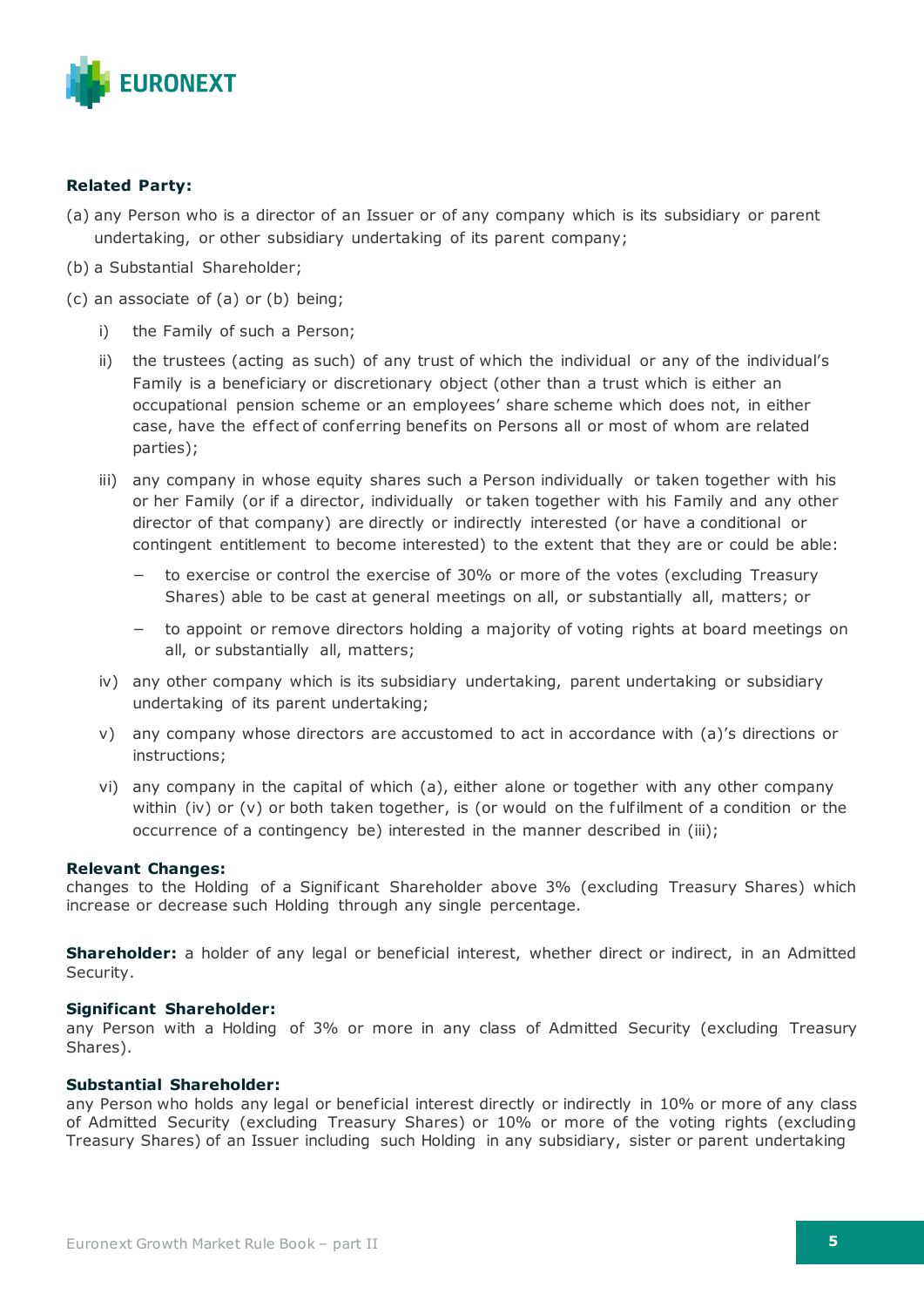

### **Technical Admission:**

an admission on Euronext Growth without the relevant Issuer raising capital by conducting a Public Offer or a Private Placement.

### **Treasury Shares:**

shares to which section 109 of the Companies Act 2014 applies.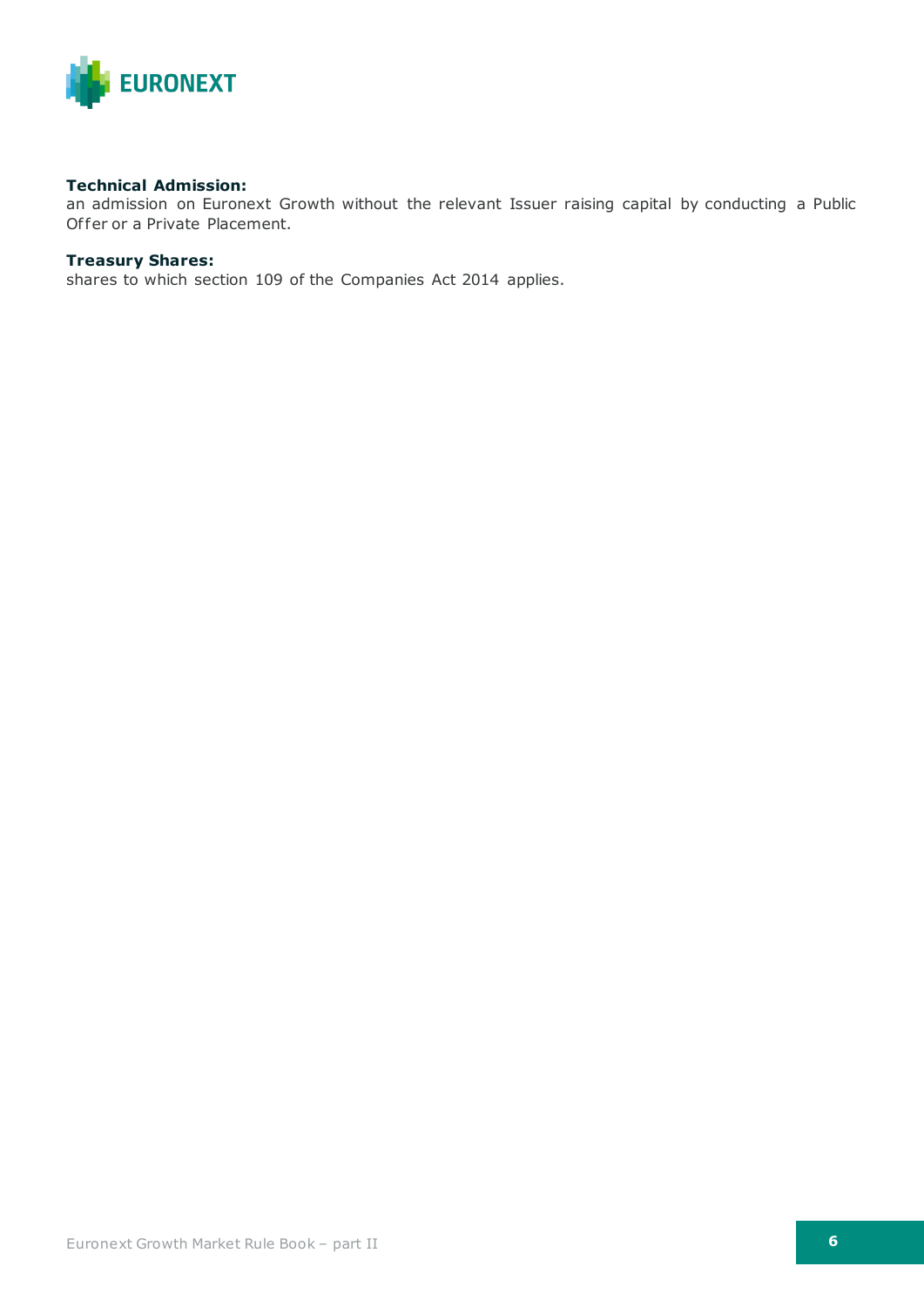

# <span id="page-6-0"></span>**1. Conditions and procedures for Admission to the Euronext Growth Market operated by Euronext Dublin**

# <span id="page-6-1"></span>**1.1 General conditions for first admission to trading of Equity Securities**

In addition to Rule 3.1.1 and 3.2.1 of Part I of the Rules, first admission to trading of an Applicant on the Euronext Growth Market operated by Euronext Dublin can also be achieved by a Technical Admission.

### **Technical Admission:**

A first admission to trading made through a Technical Admission requires the Issuer to have a minimum market capitalization of €5 million.

Note where Admission is via Technical Admission, Appendix III of Part I of the Rules applies and the content of the Information Document is as per Rule 2 of Appendix III.

For the avoidance of doubt, Rule 3.3, 3.4 and 3.5 of Part I of the Rules do not apply to the Euronext Growth Market operated by Euronext Dublin.

# <span id="page-6-2"></span>**1.2 Additional conditions for Investing Companies**

Where the Applicant is an Investing Company, a condition of its Admission is that it raises a minimum of €5 million in cash via an equity fundraising on, or immediately before, Admission.

An Investing Company must state and follow an Investing Policy.

Where an Investing Company has not substantially implemented its Investing Policy within eighteen months of Admission, it should seek the consent of its Shareholders for its Investing Policy at its next annual general meeting and on an annual basis thereafter, until such time that its Investing Policy has been substantially implemented.

The Investing Policy must be sufficiently precise and detailed so that it is clear, specific and definitive. The Investing Policy must be prominently stated in the Information Document and any subsequent circular relating to the Investing Policy, for example pursuant to Rules 1.2 or 3.2. The Investing Policy should be regularly Notified and at a minimum should be stated in the Investing Company's annual accounts.

An Investing Company must seek the prior consent of its Shareholders in a general meeting for any material change to its Investing Policy. The circular convening a meeting of Shareholders for the purposes of obtaining consent for a change in Investing Policy should contain adequate information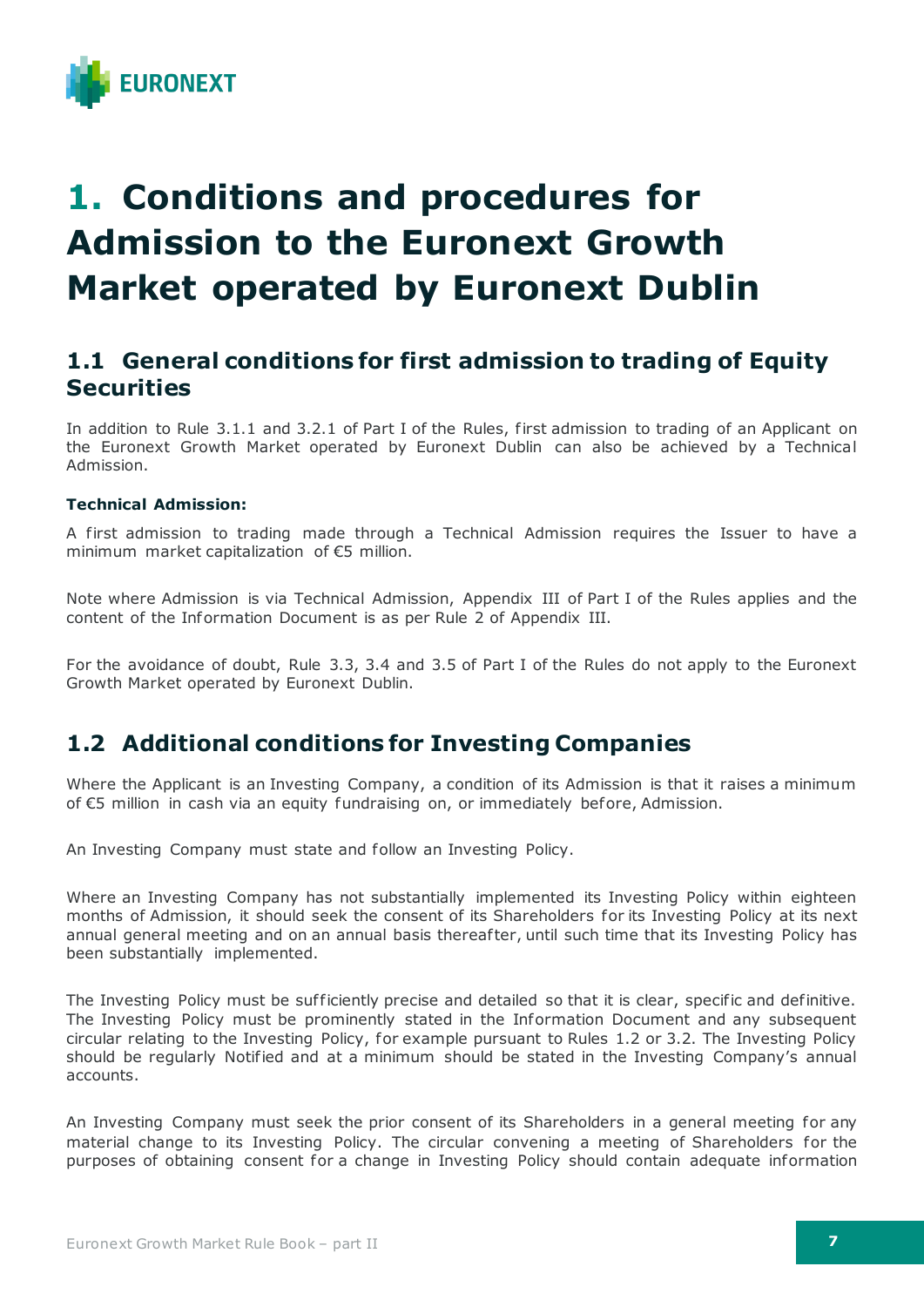

about the current and proposed Investing Policy and the reasons for and expected consequences of any proposed change.

In making the assessment of what constitutes a material change to the published Investing Policy, consideration must be given to the cumulative ef fect of all the changes made since Shareholder approval was last obtained for the Investing Policy or, if no such approval has been given, since the date of Admission. Any material change to the specific points set out in the definition of Investing Policy is likely to constitute a material change requiring Shareholder consent.

In making the assessment of whether or not an Investing Company has substantially implemented its Investing Policy, Euronext Dublin would consider this to mean that the Investing Company has invested:

- a substantial portion (usually at least in excess of 50%) of all funds available to it, including funds available through agreed debt facilities;
- in a range of investments; and
- **n** in accordance with its Investing Policy.

In relation to any requirement to obtain Shareholder approval of the Investing Policy in these Rules, if such Shareholder approval is not obtained, the Issuer would usually be expected to propose amendments to its Investing Policy and seek Shareholder approval for those amendments, as soon as possible. A resolving action such as the return of funds to Shareholders should be considered if consent is again not obtained. The Euronext Growth Listing Sponsor must keep Euronext Dublin informed if such a situation occurs. For the avoidance of doubt, if Shareholder approval for the change to Investing Policy is not obtained, the company's existing Investing Policy will continue to be effective.

# <span id="page-7-0"></span>**1.3 Application Procedure**

In addition to Rule 3.6.5 of Part I of the Rules an Applicant must submit electronically anti-money laundering customer due diligence documentation requested by Euronext Dublin prior to Admission becoming effective.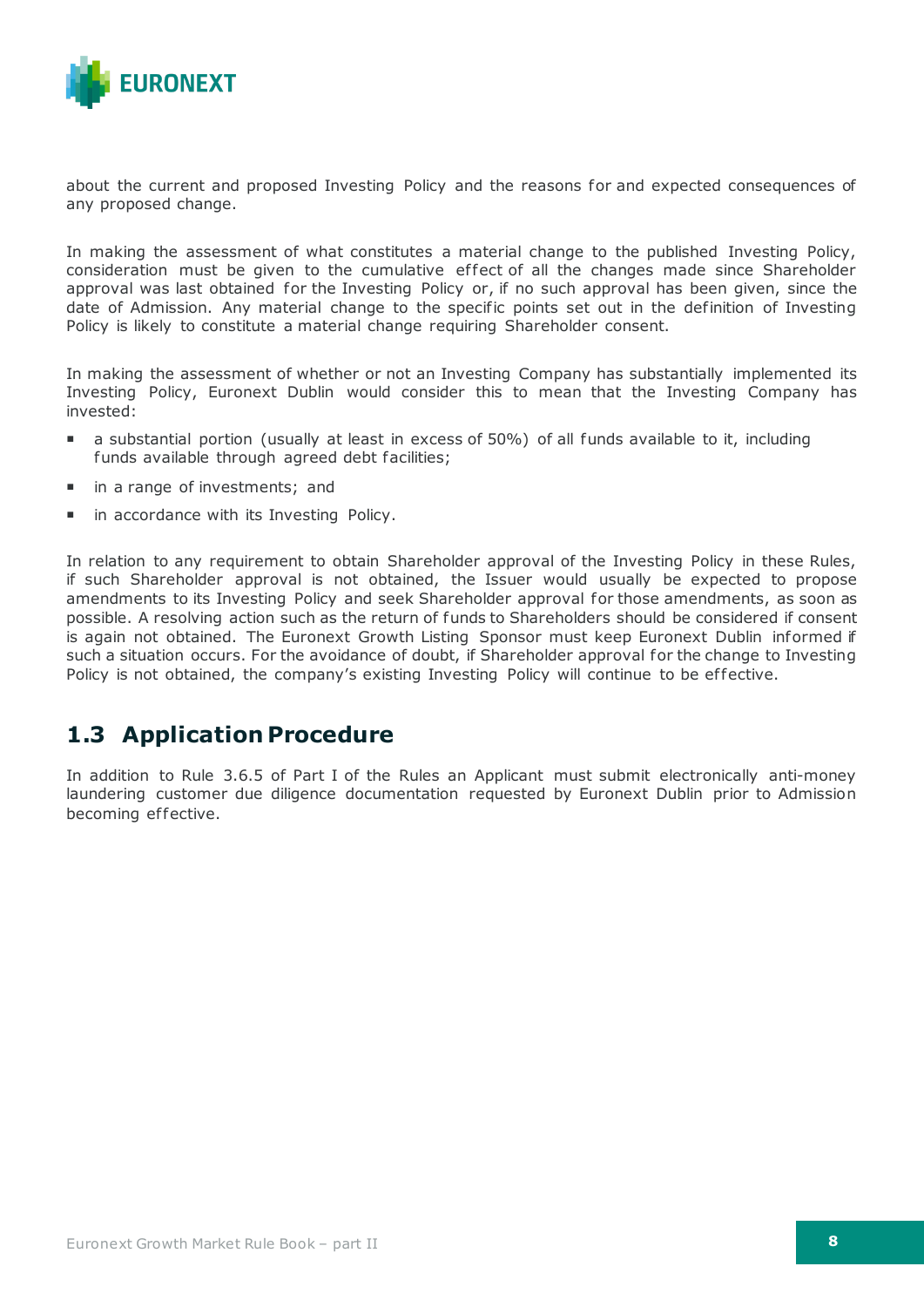

# <span id="page-8-0"></span>**2. Applications for further issues**

# <span id="page-8-1"></span>**2.1 Block Admission**

Where an Issuer intends to issue Securities on a regular basis, Euronext Dublin may permit Admission of those Securities under a Block Admission arrangement.

Under a Block Admission an Issuer must Notify the following information every six months :

- (a) name of the company;
- (b) name of the scheme;
- (c) period of return (from/to);
- (d) number and class of Securities not issued under the scheme;
- (e) number of Securities issued under the scheme during the period;
- (f) balance under the scheme of Securities not yet issued at the end of the period;
- (g) number and class of Securities originally Admitted and the date of Admission; and
- (h) a contact name and telephone number.

A Block Admission cannot be used where the Securities to be issued under the Block Admission exceed more than 20% of the existing class of an Admitted Security.

Additionally, Block Admission can only be used in the following circumstances:

- **EXECUTE:** employee share schemes;
- personal equity plans;
- **dividend reinvestments plans;**
- **•** ordinary shares arising from the exercise of warrants; and
- ordinary shares arising from a class of convertible securities.

Where an Issuer wishes to use a Block Admission in circumstances outside of these it should contact Euronext Dublin to discuss.

It is the responsibility of the Issuer to ascertain whether a prospectus as required by the Prospectus Regulation is required under any Block Admission and the issue of Securities pursuant to a Block Admission.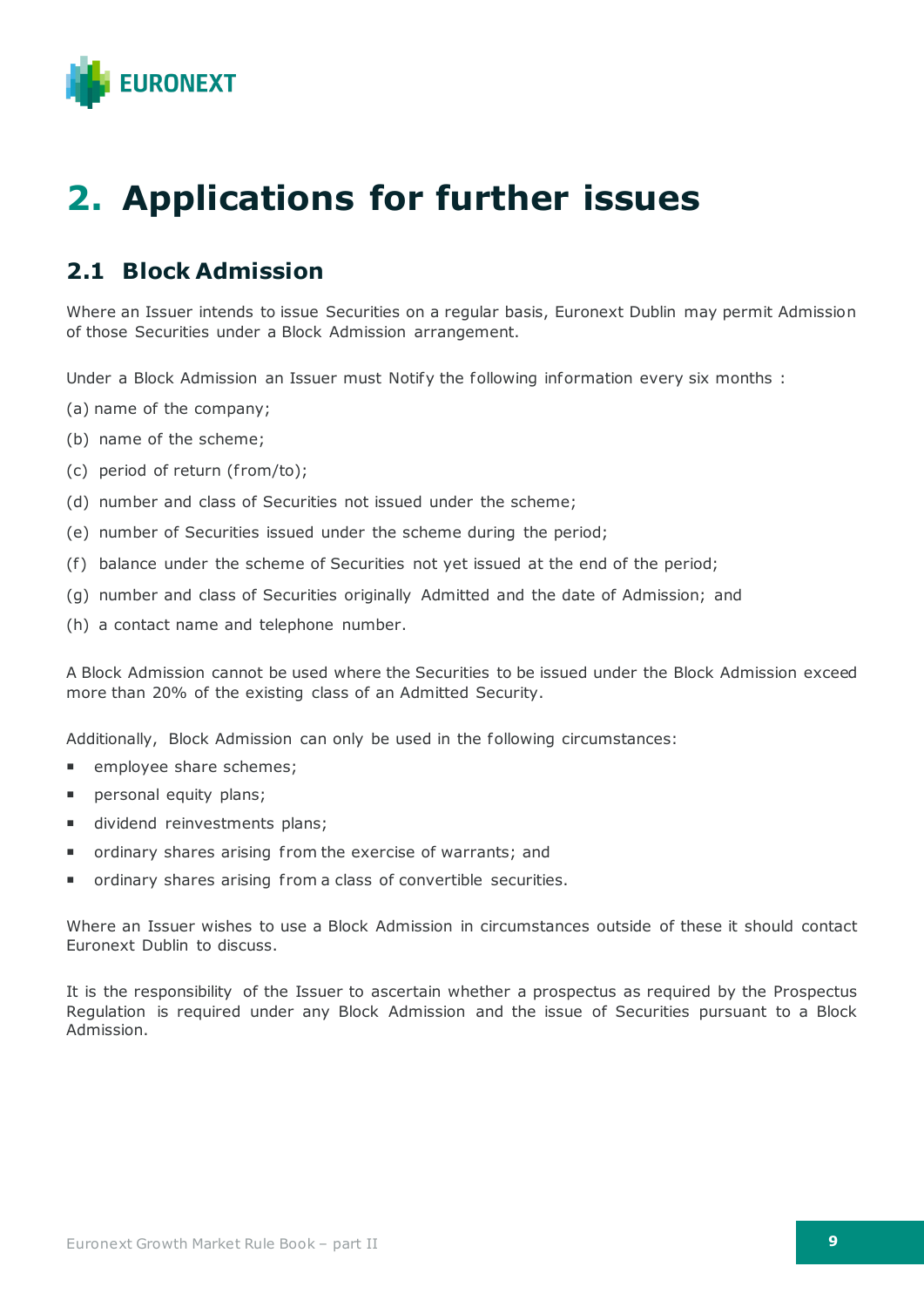

# <span id="page-9-0"></span>**3. Ongoing obligations**

Rule 4.2.2 and 4.7.2 of Part I of the Rules does not apply to the Euronext Growth Market operated by Euronext Dublin.

# <span id="page-9-1"></span>**3.1 Periodic disclosure obligations**

### **Annual Report**

In lieu of the time period of four (4) months in Rule 4.2.1 of Part I of the Rules, an Issuer shall publish within six (6) months after the end of its financial year its annual report.

The annual report and half-yearly report must be Notified without delay.

# <span id="page-9-2"></span>**3.2 Disclosure of corporate transactions**

### **Reverse Take-overs**

A reverse take-over is any acquisition or acquisitions in a twelve month period which for an Issuer would:

- (a) exceed 100% in the Consideration Test; or
- (b) result in a fundamental change in its business, board or voting control; or
- (c) in the case of an Investing Company, depart materially f rom its Investing Policy (as stated in its Information Document or approved by Shareholders in accordance with these Rules).

Euronext considers the following factors as indicators of a fundamental change of business:

- the extent to which the transaction will change the strategic direction or nature of the Issuer's business; or
- whether the Issuer's business will be part of a different industry sector following the completion of the transaction; or
- **•** whether the Issuer's business will deal with fundamentally different suppliers, clients and end users.

Any agreement which would effect a reverse take-over must be:

- (a) conditional on the consent of its Shareholders being given in general meeting;
- (b) Notified without delay disclosing the information specified below; and
- (c) accompanied by the publication of an Information Document in respect of the proposed enlarged entity and convening the general meeting.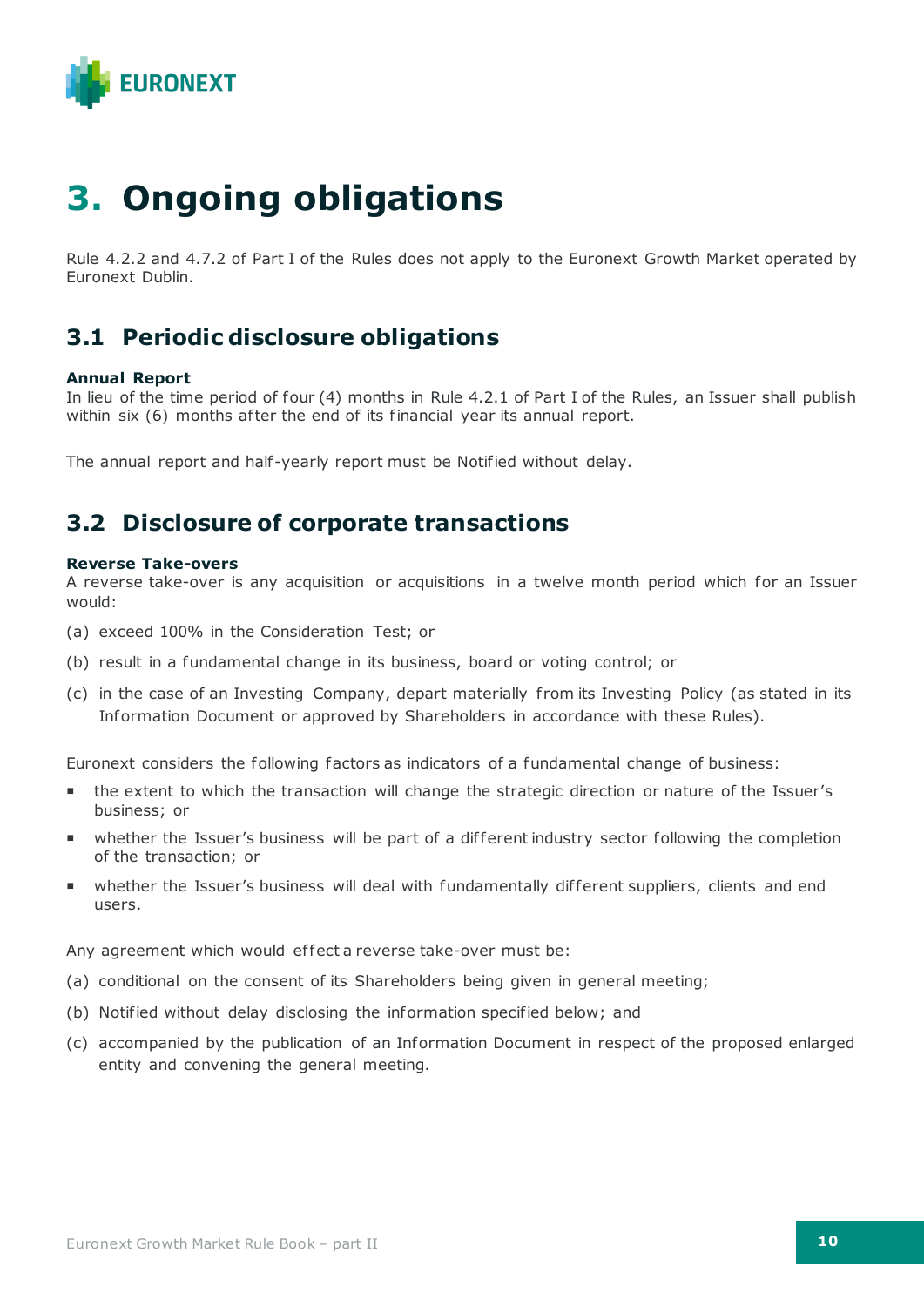

Pursuant to part (b) above an Issuer must Notify the following information :

- (i) particulars of the transaction, including the name of any other relevant parties;
- (ii) a description of the assets which are the subject of the transaction, or the business carried on by, or using, the assets;
- (iii) the profits (or if applicable, losses) attributable to those assets;
- (iv) the value of those assets, if different from the consideration;
- (v) the full consideration and how it is being satisfied;
- (vi) the effect on the Issuer;
- (vii) details of the service contracts of any proposed directors;
- (viii) in the case of a disposal, the application of the sale proceeds;
- (ix) in the case of a disposal, if shares or other Securities are to form part of the consideration received, a statement whether such Securities are to be sold or retained;
- (x) in the case of a transaction with a Related Party, the name of the Related Party concerned and the nature and extent of their interest in the transaction;
- (xi) in the case of a transaction with a Related Party, a statement that with the exception of any director who is involved in the transaction as a Related Party, its directors consider, having consulted with its Euronext Growth Listing Sponsor, that the terms of the transaction are fair and reasonable insofar as its Shareholders are concerned; and
- (xii) any other information necessary to enable investors to evaluate the effect of the transaction upon the Issuer.

Following the announcement of a reverse take-over that has been agreed or is in contemplation, the relevant Admitted Securities will be suspended by Euronext Dublin until the Issuer has published an Information Document in respect of the proposed enlarged entity unless the target is a listed company on a market deemed acceptable by Euronext or another Issuer.

Where Shareholder approval is given for the reverse take-over, trading in the Securities of the Issuer will be cancelled. If the enlarged entity seeks Admission, it must make an application in the same manner as any other Applicant applying for Admission of its Securities for the first time.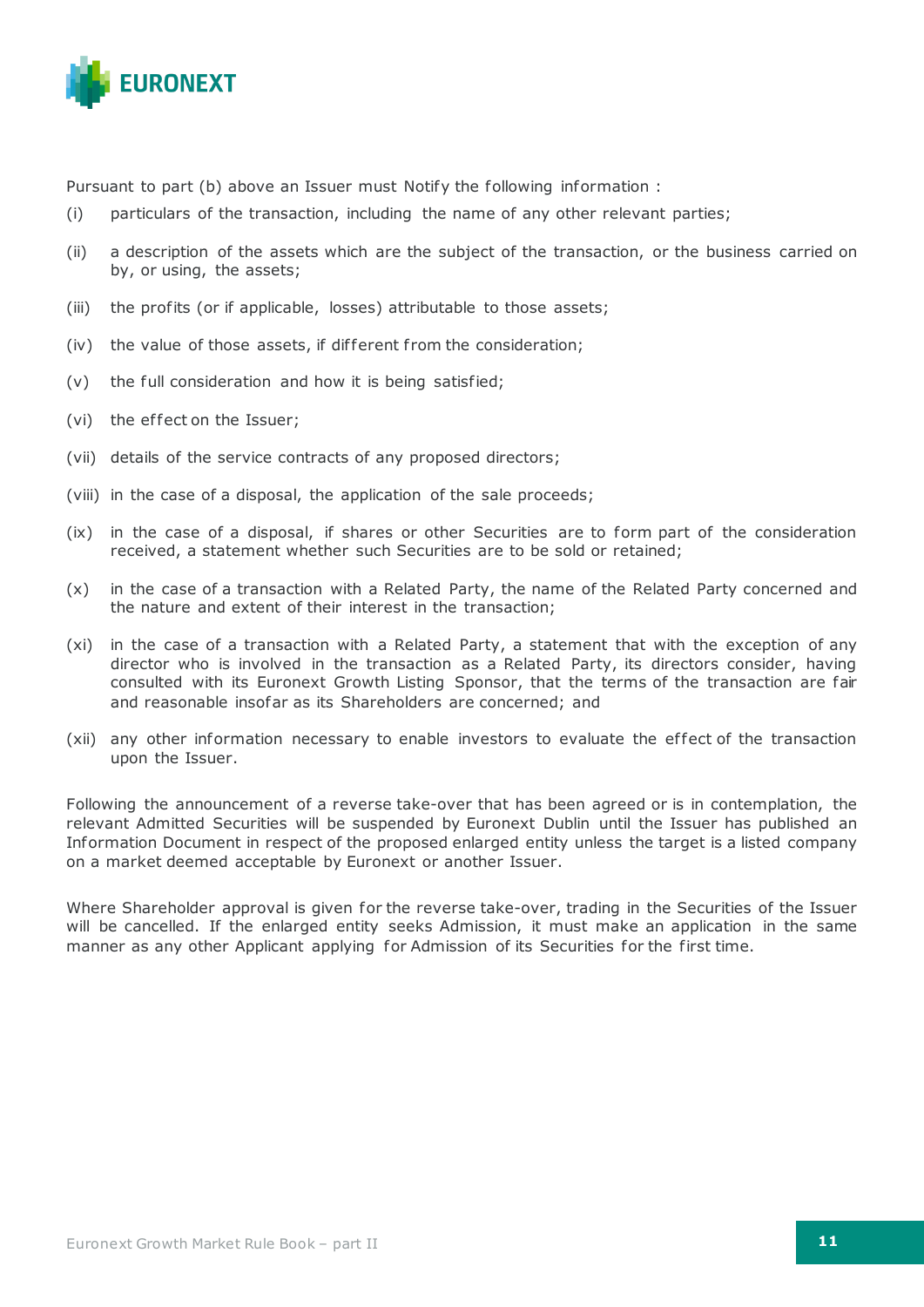

### **THE CONSIDERATION TEST**

Consideration

x 100

Aggregate market value of all the ordinary shares (excluding Treasury Shares) of the Issuer

### FIGURES TO USE FOR THE CONSIDERATION TEST:

- 1. The "Consideration" means the amount paid to the vendors, but Euronext Dublin may require the inclusion of further amounts;
	- (a) where all or part of the consideration is in the form of Securities to be listed, or traded on Euronext Growth, the consideration attributable to those Securities means the aggregate market value of those Securities.
	- (b) if deferred consideration is, or may be, payable or receivable by the Issuer in the future, the consideration means the maximum total consideration payable or receivable under the agreement.
- 2. The "Aggregate market value of all the ordinary shares of the Issuer (excluding Treasury Shares)" means the value of its enfranchised Securities on the day prior to the Notification of the transaction (excluding Treasury Shares).

In circumstances where the above test produces anomalous results or where the test is inappropriate to the sphere of activity of the Issuer, Euronext Dublin may disregard the calculation and substitute other relevant indicators of size, including industry specific tests.

### <span id="page-11-0"></span>**3.3 Disclosure of miscellaneous information**

In addition to the requirements of Rule 4.5.1 of Part I of the Rules, an Issuer must issue Notification without delay of any Relevant Changes to any Significant Shareholders, disclosing, insofar as it has such information :

- (a) the identity of the Significant Shareholder concerned;
- (b) the date on which the disclosure was made to it;
- (c) the date on which the deal or Relevant Change to the Holding was effected;
- (d) the price, amount and class of the Admitted Securities concerned;
- (e) the nature of the transaction;
- (f) the nature and extent of the Significant Shareholder's interest in the transaction; and
- (g) where the Notification concerns a Related Financial Product, the detailed nature of the exposure.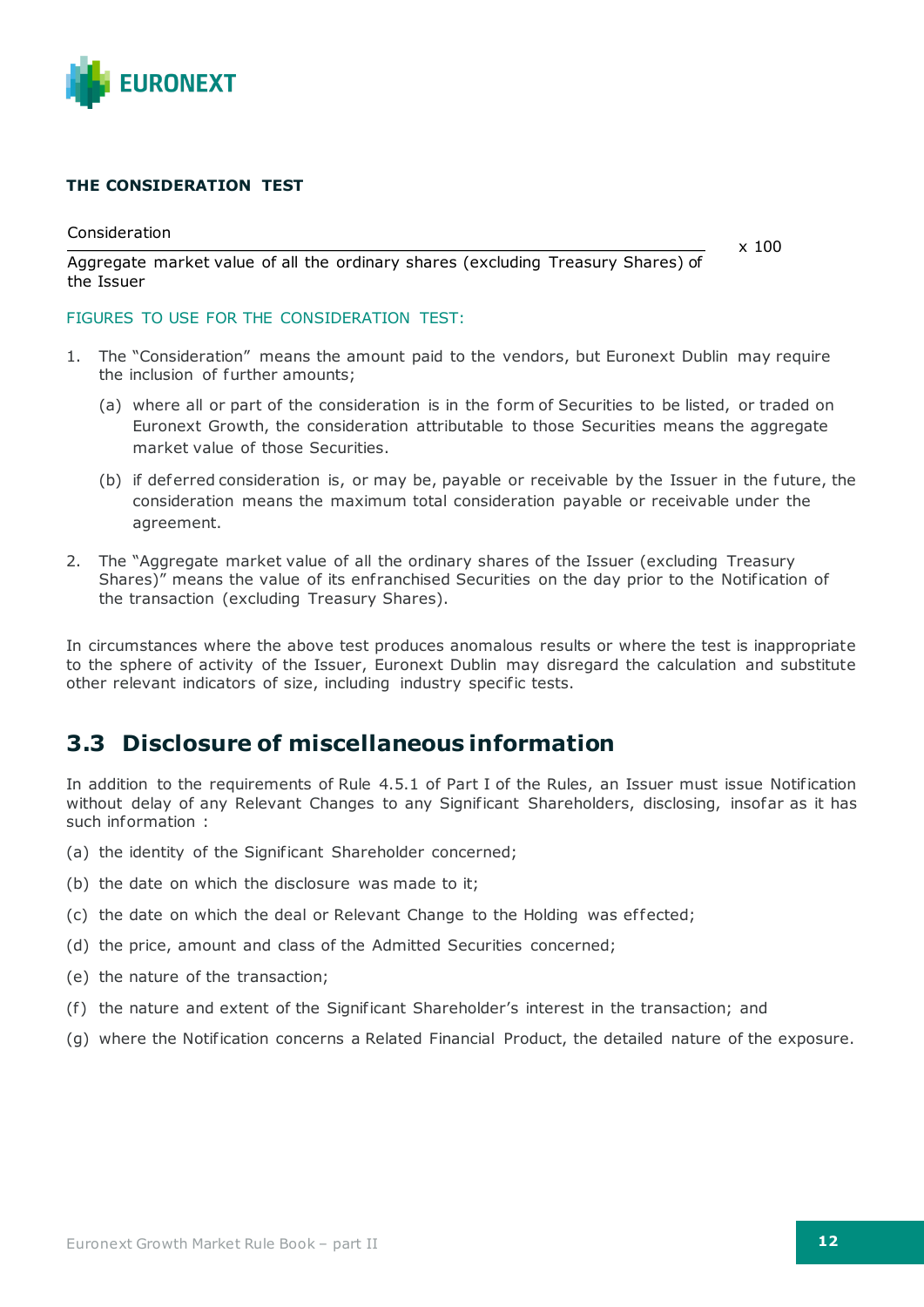

# <span id="page-12-0"></span>**3.4 Company information disclosure**

- (a) Each Issuer must from Admission maintain a website on which the following information should be available, free of charge:
- (b) a description of its business and, where it is an Investing Company, its Investing Policy and details of any Investment Manager and/or key personnel;
- (c) the names of its directors and brief biographical details of each, as would normally be included in an Information Document;
- (d) a description of the responsibilities of the members of the board of directors and details of any committees of the board of directors and their responsibilities;
- (e) its country of incorporation and main country of operation; "main country of operation" should be interpreted as the geographical location from which the issuer derives (or intends to derive) the largest proportion of its revenues or where the largest proportion of its assets are (or will be) located, as is most appropriate depending on the business of the company.
- (f) where an Issuer is not incorporated in Ireland, a statement that the rights of Shareholders may be different from the rights of Shareholders in an Irish incorporated company;
- (g) its current constitutional documents (e.g. its articles of association);
- (h) details of any other exchange or trading platforms on which the Issuer has applied or agreed to have any of its Securities (including its Admitted Securities) admitted or traded;
- (i) the number of Admitted Securities in issue (noting any held as Treasury Shares) and, insofar as it is aware, the percentage of Admitted Securities that are Not In Public Hands together with the identity and percentage holdings of its Significant Shareholders. This information should be updated at least every six months and the website should include the date on which this information was last updated;
- (j) details of any restrictions on the transfer of its Admitted Securities;
- (k) the annual accounts published for the last two years and all half-yearly, quarterly or similar reports published since the last annual accounts ;
- (l) all Notifications the Issuer has made in the past twelve months;
- (m) its most recent Information Document together with any circulars or similar publications sent to Shareholders within the past twelve months;
- (n) details of the corporate governance code that the Issuer has decided to apply, how the Issuer complies with that code, or if no code has been adopted this should be stated together with its current corporate governance arrangements;
- (o) whether the Issuer is subject to the Takeover Rules of the Irish Takeover Panel, or any other such legislation or code in its country of incorporation or operation, or any other provisions it has voluntarily adopted; and
- (p) details of its Euronext Growth Listing Sponsor and other key advisors (as might normally be found in an information document).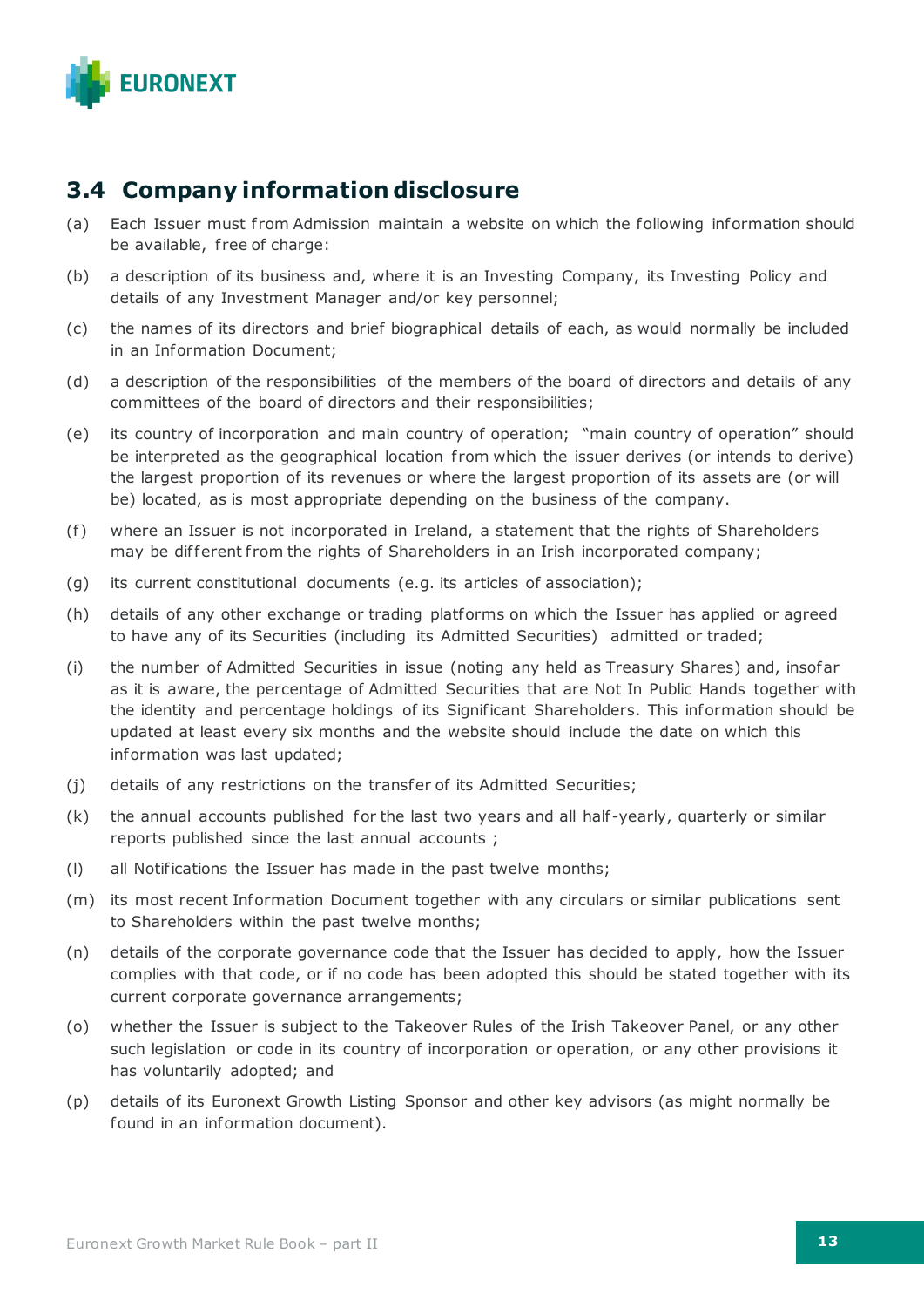

The information required by this Rule should be kept up-to-date and the last date on which it was updated should be included. The information should be easily accessible from one part of the website.

The requirement to disclose restrictions on the transfer of Shares relates to the disclosure of jurisdictional exemptions or restrictions that an Issuer is seeking to make use of and that may operate by virtue of non-Irish securities laws, such as the US Securities Act 1933 or similar (noting, however, the requirements of Rule 3.1.4 of Part I of the Rules).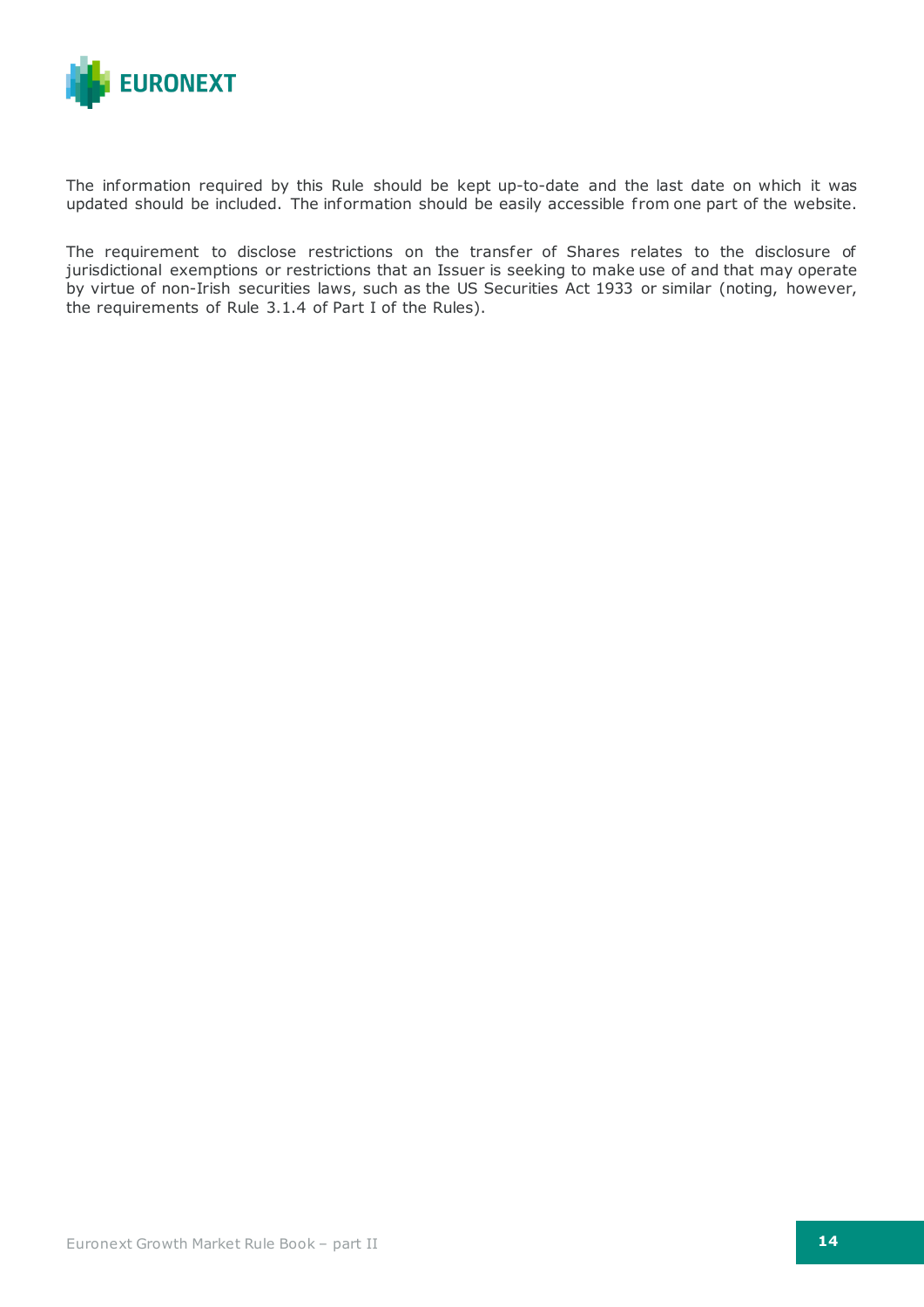

# <span id="page-14-0"></span>**4. Measures**

### <span id="page-14-1"></span>**4.1 Precautionary suspension**

In addition to Rule 7.3.1(iv) of Part I of the Rules Euronext Dublin may suspend the trading of Admitted Securities where:

- (a) trading in those Securities is not being conducted in an orderly manner;
- (b) the protection of investors so requires;
- (c) the integrity and reputation of the market has been or may be impaired by dealings in those Securities;
- (d) the Issuer has become a Cash Shell Company and has not within 12 months completed an acquisition or acquisitions which constitute a reverse take-over under Rule 3.2; or
- (e) it is directed to do so by the Central Bank of Ireland.

Rule 7.4 of Part I of the Rules does not apply to the Euronext Growth Market operated by Euronext Dublin.

The general principle applied by Euronext Dublin when considering requests for a suspension of trading in Securities is that interruptions to trading should be kept to a minimum.

An Issuer should request a suspension in circumstances where it is required under these Rules to make a notification but is unable to comply with its obligations (having used all reasonable endeavours to do so). Any such suspension is at the discretion of Euronext Dublin. Euronext Dublin will not suspend the trading in Admitted Securities if it is not satisfied that the circumstances justify suspension.

Should Euronext Dublin accept the request for suspension, the Issuer must make a Notification stating the reason for suspension to the fullest extent possible.

An Issuer, while suspended, must continue to comply with these Rules.

Euronext Dublin may impose conditions on the lifting of suspension as it considers appropriate. Once the circumstances leading to the suspension have been resolved or clarified suf ficiently for the Issuer to make a Notification that informs the market about relevant matters, such a Notification should be made without delay.

# <span id="page-14-2"></span>**4.2 Cancellation**

In addition to Rule 5.1.1 of Part I of the Rules Euronext Dublin will cancel the Admission of Securities where these have been suspended from trading for six months.

For the avoidance of doubt, a request from an Issuer for cancellation of its Admitted Securities under Rule 5.1.1(i) of Part I of the Rules shall follow the below procedure in addition to Rule 5.1.4 of Part I of the Rules.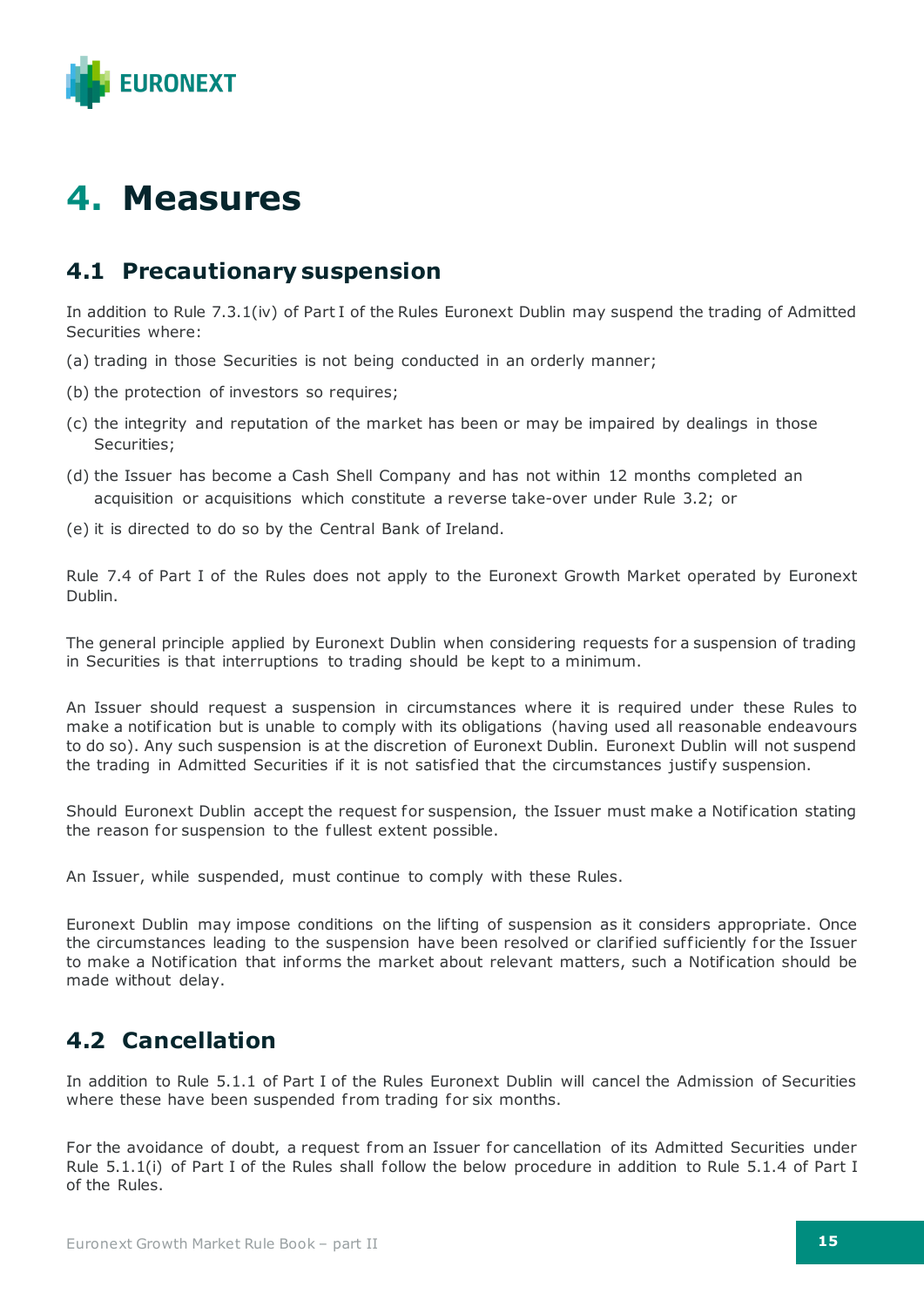

An Issuer which wishes Euronext Dublin to cancel Admission of its Securities must Notify such intended cancellation and must separately inform Euronext Dublin of its preferred cancellation date at least twenty business days prior to such date and save where Euronext Dublin otherwise agrees, the cancellation shall be conditional upon the consent of not less than 75% of votes cast by its Shareholders given in a general meeting.

The period of twenty business days is a minimum. Where earlier communication is sent to Shareholders convening such a meeting, an Issuer must Notify that such meeting has been convened without delay. The Notification should set out the preferred date of cancellation, the reasons for seeking the cancellation, a description of how Shareholders will be able to effect transactions in the Securities once they have been cancelled and any other matter relevant to Shareholders reaching an informed decision upon the issue of the cancellation.

For the avoidance of doubt, the threshold of 75% set out in this Rule refers to the percentage of votes cast (rather than 75% of the class) in respect of each class of Admitted Security. Consent may be granted through Shareholders voting in person or by proxy at a general meeting.

Circumstances where Euronext Dublin might otherwise agree that Shareholder consent in general meeting is not required would be where:

- (a) the Admitted Securities are already or will be admitted to trading on an EU Regulated Market or Eligible Market (as detailed in Appendix 1 of the Rules) to enable Shareholders to trade their Admitted Securities in the future; or
- (b) pursuant to a takeover which has become wholly unconditional, an of feror has received valid acceptances in excess of 75% of each class of Admitted Securities; or
- (c) pursuant to a takeover ef fected by a scheme of arrangement that has been approved by Shareholders at a general meeting and subsequently sanctioned by the courts.

Cancellation will not take effect until at least five business days have passed since Shareholder approval has been obtained and a market notice has been issued.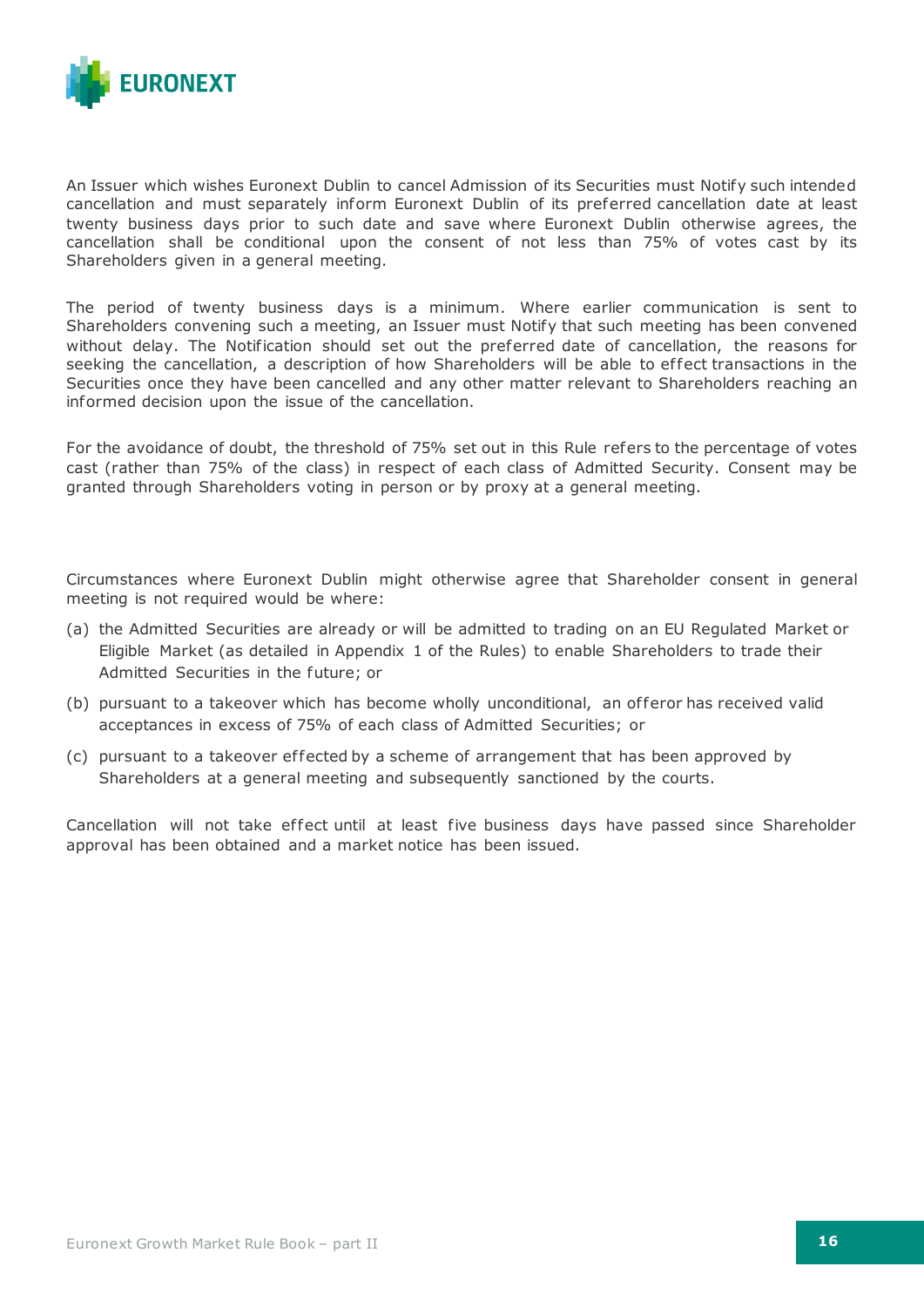

# <span id="page-16-0"></span>**5. Sanctions and appeals**

# <span id="page-16-1"></span>**5.1 Disciplinary action against an Issuer**

If Euronext Dublin considers that an Issuer has contravened these Rules and considers it appropriate to impose any sanction as set out in Rules 5.1 and 5.2 it will refer the matter to the Disciplinary Committee, save where the Issuer or director concerned agrees to a private censure by Euronext Dublin and Euronext Dublin considers that to be the appropriate sanction.

If the Disciplinary Committee find that these Rules have been contravened by an Issuer it may do one or more of the following:

- (a) censure the Issuer and, in addition, it may publish such censure; or
- <span id="page-16-2"></span>(b) suspend or cancel the admission of the Issuer's Securities, or any class thereof .

# **5.2 Disciplinary action against a director**

If the Disciplinary Committee find that any contravention of these Rules is due to a failure of all or any of the Issuer's directors to discharge their responsibilities under these Rules it may censure the relevant director and, in addition, it may publish such censure. Further in the case of willful or persistent failure by a director to discharge his responsibilities following such a censure, the Disciplinary Committee may state publicly that in its opinion the retention of of fice by the director is prejudicial to the interests of investors and if the director remains in of fice following such a statement the Disciplinary Committee may suspend or cancel the Admission of the Issuer's Securities, or any class of its Securities.

# <span id="page-16-3"></span>**5.3 Jurisdiction**

When an Issuer ceases to have a class of Securities Admitted to trading on the Euronext Growth Market operated by Euronext Dublin, Euronext Dublin retains jurisdiction over the company for the purpose of investigating and taking disciplinary action in relation to breaches or suspected breaches of these Rules at a time when that company was an Applicant or had a class of Securities Admitted to trading on the Euronext Growth Market operated by Euronext Dublin.

# <span id="page-16-4"></span>**5.4 Disciplinary process**

Where the Disciplinary Committee proposes to take any of the steps described in Rules 5.1 and 5.2 it will follow the disciplinary procedures as laid down by Euronext Dublin.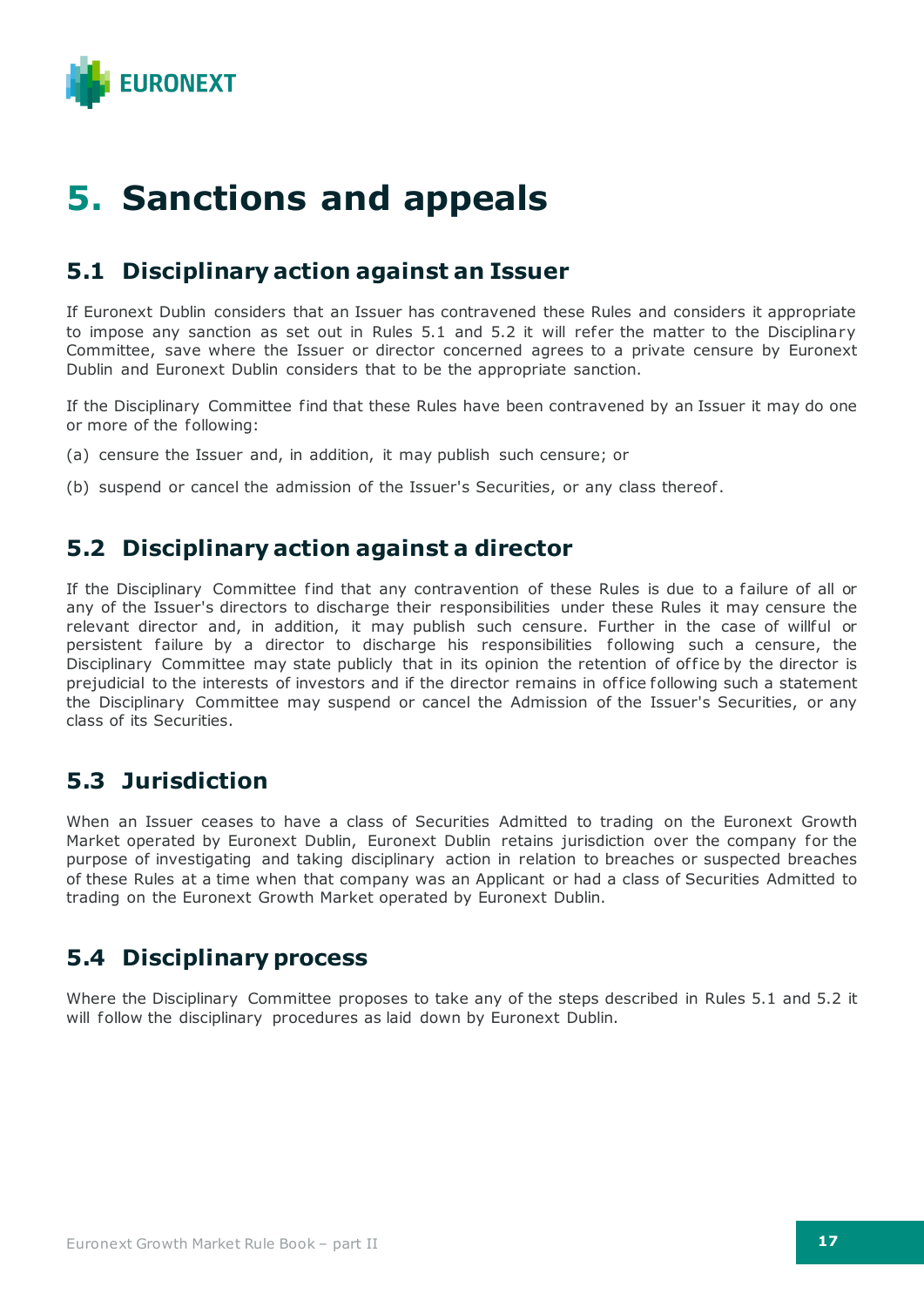

# <span id="page-17-0"></span>**5.5 Appeals**

Any decision of the Disciplinary Committee emanating from the disciplinary procedures may be appealed to the Appeals Committee in accordance with the appeals procedures as laid down by Euronext Dublin.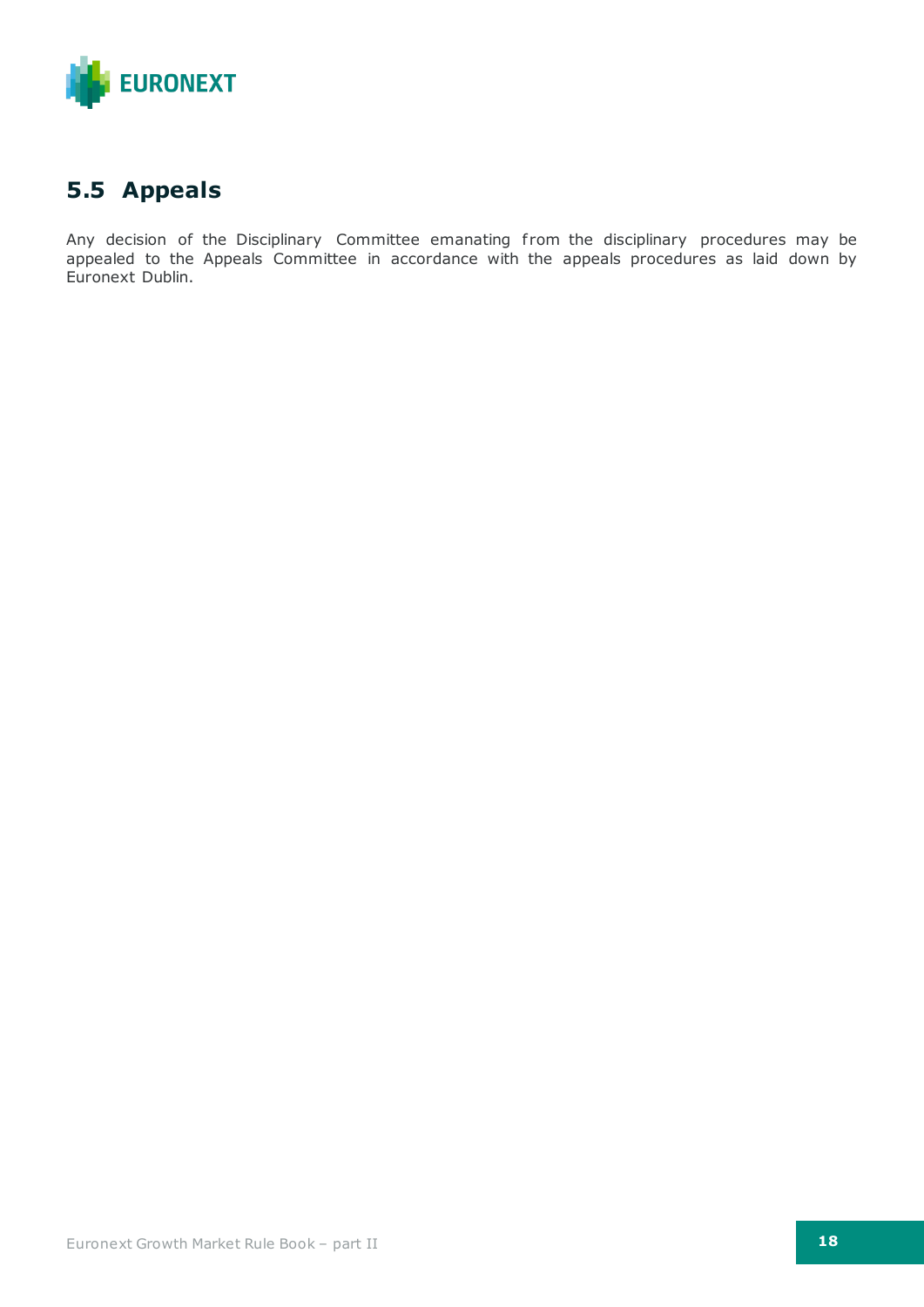

# <span id="page-18-0"></span>**Appendix I - Policy with respect to Euronext Growth Listing Sponsor**

In addition to Appendix IV of Part I of the Rules which sets out the policy with respect to the Euronext Growth Listing Sponsor, the additional rules below apply to Euronext Growth Listing Sponsors for the Euronext Growth Market operated by Euronext Dublin.

### <span id="page-18-1"></span>**Accreditation - Process**

### **Appeals**

An appeal by an applicant (but not by an individual executive) may be made to the Appeals Committee against any decision of Euronext Dublin made under the process as outlined in Appendix IV, Section 2 "Accreditation – Process" of Part I of the Rules. Such an appeal will be heard in accordance with the appeals procedures as laid down by Euronext Dublin.

# <span id="page-18-2"></span>**Tasks and Responsibilities – Initial admission to trading**

### **Due Diligence**

In addition to the due diligence as detailed in Appendix IV of Part I of the Rules and in the standard due diligence questionnaire prescribed by Euronext, Euronext Growth Listing Sponsors should be satisfied that appropriate working capital and financial reporting systems and controls reviews are undertaken (usually including reports and letters from accountants to the Applicants).

### <span id="page-18-3"></span>**Review of Euronext Growth Listing Sponsors**

A Euronext Growth Listing Sponsor may be subject to a formal review by Euronext to ensure that it has fully discharged its responsibilities under these Rules. A Euronext Growth Advisor must ensure that its executives co-operate fully with Euronext and that the executive who was responsible for a transaction is available to answer any questions by Euronext about any relevant matter.

A Euronext Growth Listing Sponsor must allow Euronext of ficers access to its records (hard and electronic copies) and business premises when so requested by Euronext.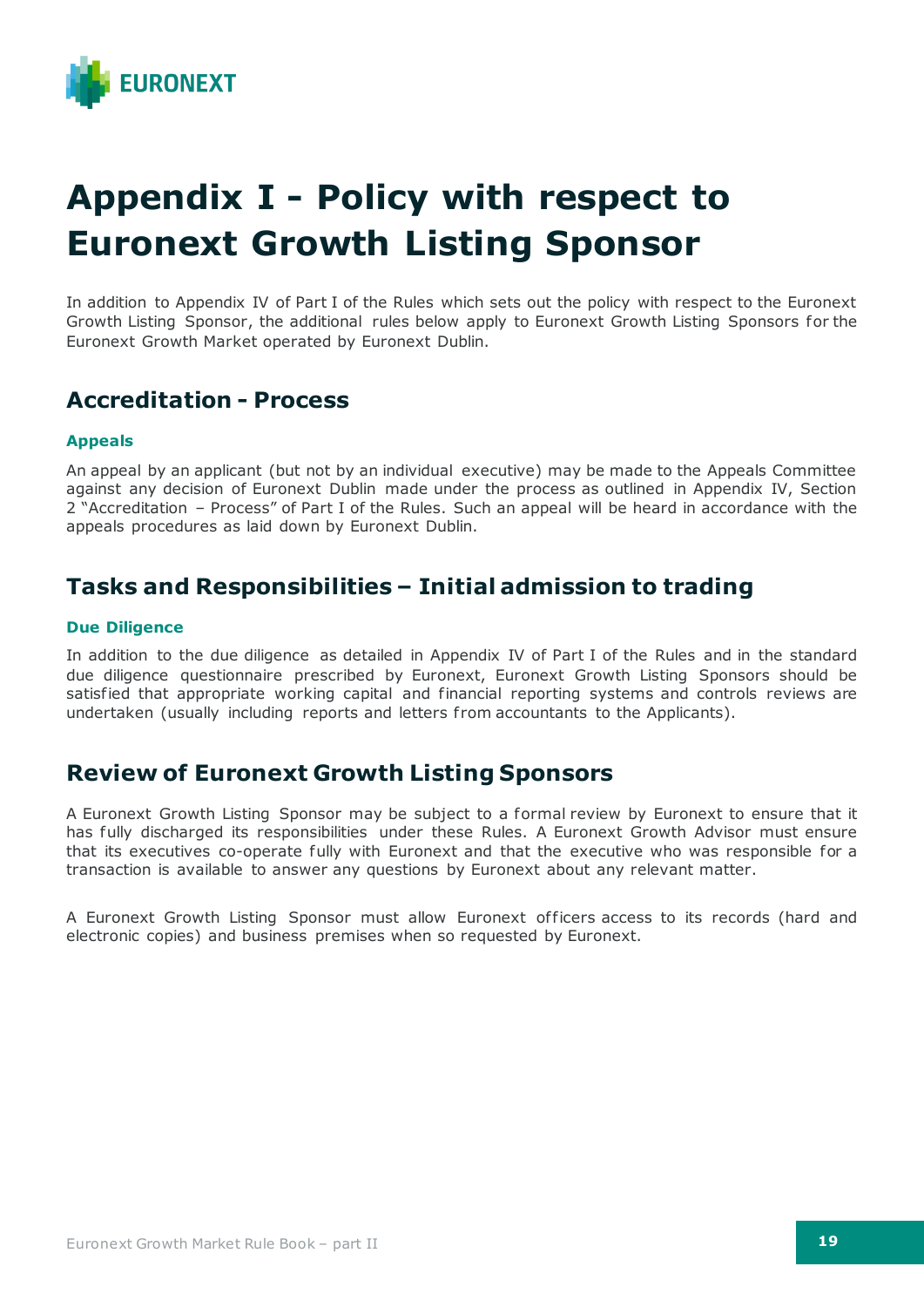

### <span id="page-19-0"></span>**Measures in the event of breach and termination of accreditation**

### **Discipline of a Euronext Growth listing sponsor**

The below Rule shall apply instead of Appendix IV, Section 8 of Part I of the Rules.

If it appears to Euronext Dublin that:

- 1. a Euronext Growth Listing Sponsor is in breach of its responsibilities under the Euronext Growth Markets Rule Book; or
- 2. a Euronext Growth Listing Sponsor has failed to act with due skill and care; or
- 3. the integrity and reputation of Euronext Growth has been or may be impaired as a result of the conduct or judgement of a Euronext Growth Listing Sponsor;

and considers that a sanction may be appropriate, it will refer the matter to the Disciplinary Committee, save where the Euronext Growth Listing Sponsor agrees to a private censure by Euronext Dublin and Euronext Dublin considers that to be the appropriate sanction.

If the Disciplinary Committee finds that the Euronext Growth Listing Sponsor has been in breach of its responsibilities under the Euronext Growth Markets Rule Book, or has failed to act with due skill and care, or that the integrity and reputation of Euronext Growth has been or may be impaired as a result of its conduct or judgement, it may do one or more of the following:

- 1. censure the Euronext Growth Listing Sponsor and, in addition, it may publish the censure; and
- 2. remove the Euronext Growth Listing Sponsor from the list maintained by Euronext on its website and, in addition, it may publish its action.

Where the Disciplinary Committee proposes to take any of the above steps, it will follow the disciplinary procedures as laid down by Euronext Dublin. The Disciplinary Committee shall state the reasons for its decision in writing. Such decision may be appealed to the Appeals Committee (see below).

### **Appeals by Euronext Growth Listing Sponsors**

Where the Disciplinary Committee makes any finding or imposes a sanction against a Euronext Growth Listing Sponsor pursuant to these Rules, that Euronext Growth Listing Sponsor may appeal to the Appeals Committee against any such decision of the Disciplinary Committee made under the foregoing process. Such an appeal will be heard in accordance with the appeals procedures as laid down by Euronext Dublin.

### **Moratorium on Acting for further Euronext Growth companies**

Where, in the opinion of Euronext Dublin a Euronext Growth Listing Sponsor no longer meets the requirements of the Rules or is not meeting its responsibilities under the Rules or it has insufficient staff or it is the subject of disciplinary action by Euronext Dublin, or if there is a reasonable likelihood of a change of control or there has been a change in its financial position or operating position that may af fect its ability to act as a Euronext Growth Listing Sponsor, Euronext Dublin may prevent that Euronext Growth Listing Sponsor from acting as a Euronext Growth Listing Sponsor to any additional Euronext Growth Companies until that situation is resolved to Euronext Dublin's satisfaction. Euronext Dublin may make the imposition of any moratorium public by way of a market notice.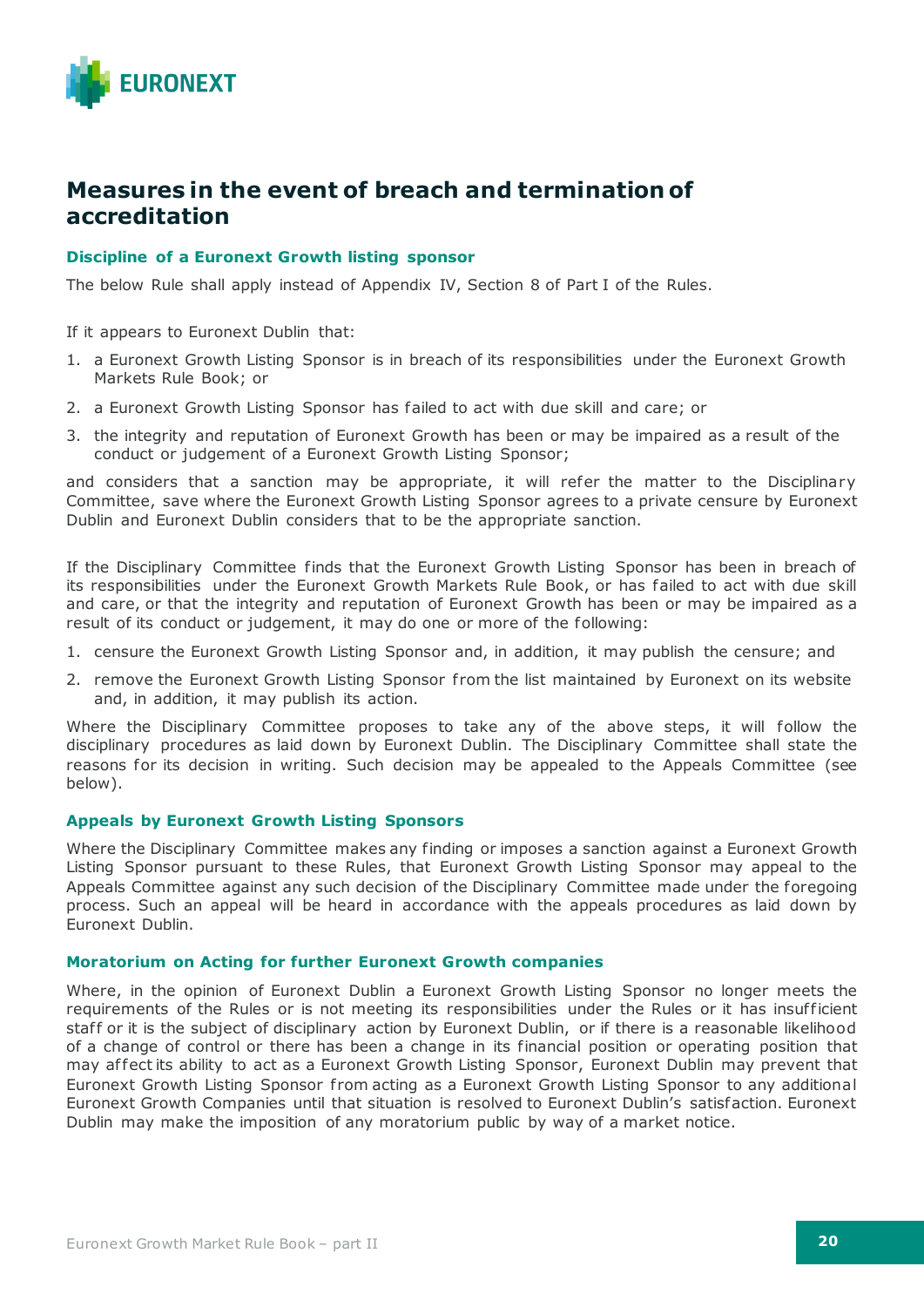

Euronext refers to Euronext N.V. and its affiliates. Information regarding trademarks and intellectual property rights of Euronext is located at **euronext.com/terms-use**.

© 2022, Euronext N.V. - All rights reserved.

This document is for information purposes only. The information and materials contained in this document are provided 'as is' and This publication is for information purposes only and is not a recommendation to engage in investment activities. This publication is provided "as is" without representation or warranty of any kind. Whilst all reasonable care has been taken to ensure the accuracy of the content, Euronext does not guarantee its accuracy or completeness. Euronext will not be held liable for any loss or damages of any nature ensuing from using, trusting or acting on information provided. No information set out or referred to in this publication shall form the basis of any contract. The creation of rights and obligations in respect of financial products that are traded on the exchanges operated by Euronext's subsidiaries shall depend solely on the applicable rules of the market operator. All proprietary rights and interest in or connected with this publication shall vest in Euronext. No part of it may be redistributed or reproduced in any form without the prior written permission of Euronext.